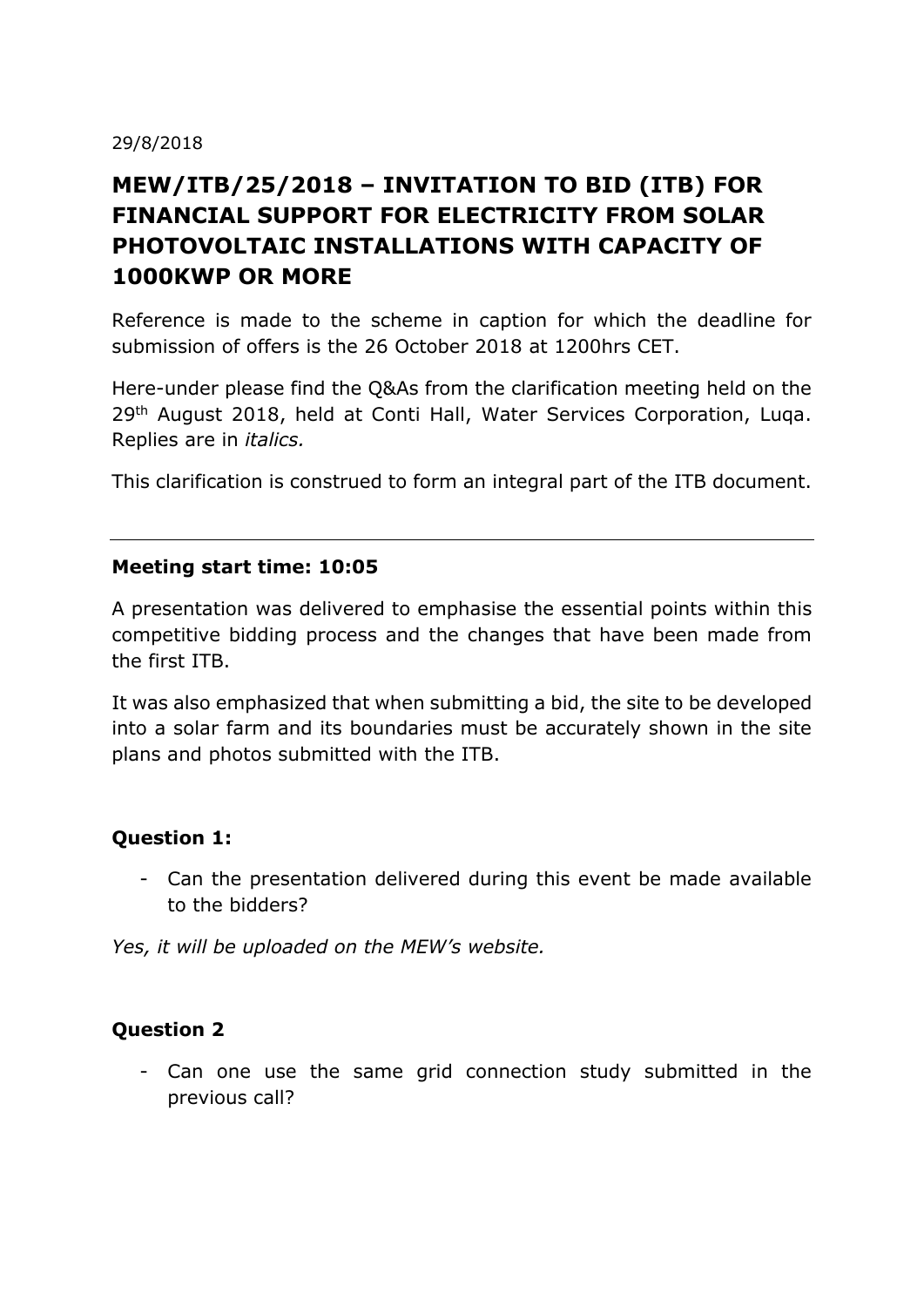*The grid connection study must be dated not earlier than 90 calendar days from the publishing of this ITB document as per point 1 of Annex 1 to the ITB.* 

# **Question 3**

- Does the declaration regarding the right of use of the site have to be signed by the owner of the site?

*A declaration has to be provided by the owner or occupier of the site as per clause 15.1(a)(iii) to the ITB.*

### **Question 4**

Does a bidder who will not be using any financing from the bank still need to submit a statement by a recognised bank?

*Yes*

# **Question 5**

- In the case of a consortium, does one letter from the bank for the consortium suffice?

*Clause 15.1(b)(i) applies to all bidders.*

# **Question 6:**

- What happens if two different bidders declare exclusive ownership of the same site to be developed as a PV Farm? Will they be automatically disqualified?

*Effective ownership or otherwise of an identified site can only be determined by the Courts of Law, but the contracting authority shall seek legal advice should there be clear evidence of a false declaration constituting part of one or more bidder's submissions.*

**Question 7**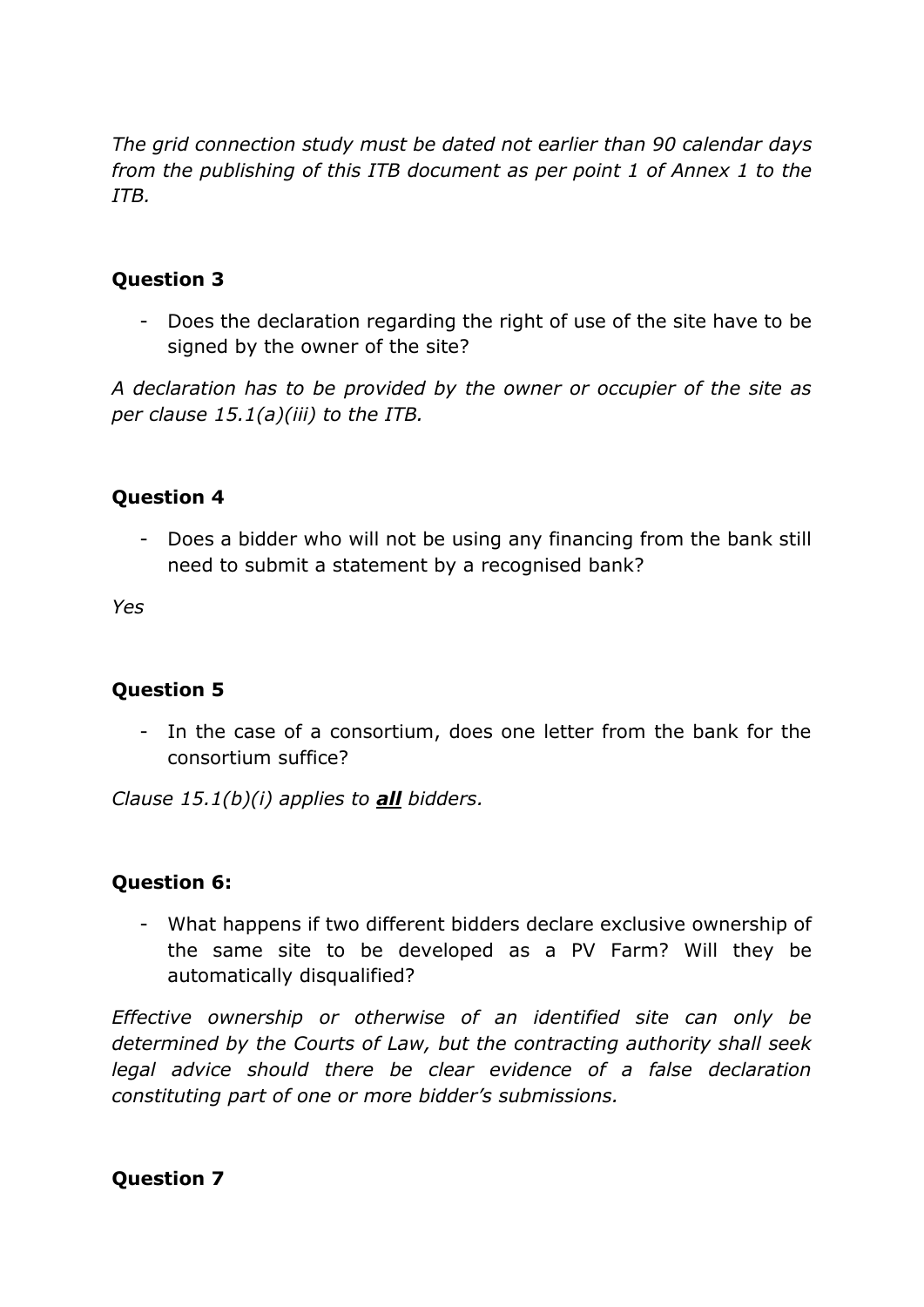- What is "land under a government concession"?

*Please refer to definition in Volume 1 Section 5 of the ITB*

## **Question 8**

- Are bidders required to submit their offer in increments of 0.5 cents?

*Please refer to Legal Notice 251/2018 amending Legal Notice 76/2017.*

# **Question 9**

- Does the awarded bid price include the support over and above the proxy for the market price? Will the winning bidder be selling to the grid operator and getting paid directly from the grid operator?

*The awarded price includes two elements, one being the proxy for the market price and another being the premium over and above this amount. Payments due would be carried out by the grid operator.*

# **Question 10**

- If the proxy for the market price changes, does the winning bidder still get the awarded bid price?

*Yes, the awarded price remains fixed for the duration of the guaranteed period unless bidder fails to abide with his contractual obligations.*

#### **Question 11:**

- When will the successful bids be awarded?

*The Contracting Authority aims to select the successful bidder/s by the end of 2018. However, it all depends on the type of issues that will be encountered during the evaluation process.*

#### **Question 12:**

- Is this ITB open only to local (Maltese) companies?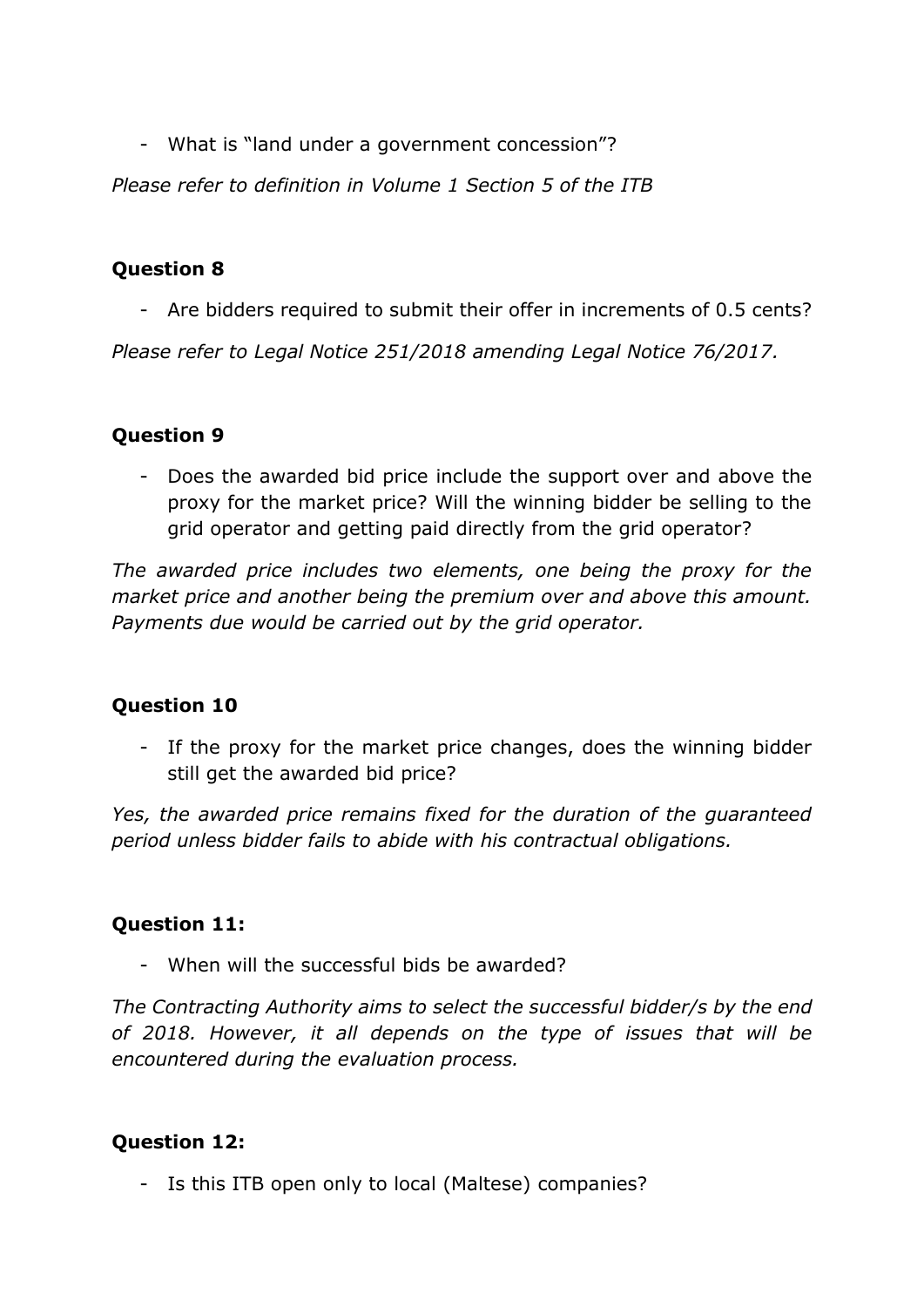## **Question 13**

- Is there a cap on the awarded bid price per kWh?

*Sub Regulation (6) to Regulation 5 of Legal Notice 76/2017 provides for a cap on the number of full load hours which can benefit from the "awarded bid price per kWh", which in the case of photovoltaic systems is limited to 1600hrs.*

#### **Question 14**

- Is there a cap on the total capacity to be awarded?

*This call shall be limited to not more than 35MWp.*

#### **Question 15:**

- When the final award results are published, can the capacity awarded be published as well, because in the first ITB only the bid price was published?

*There should not be any issues to publish the capacity awarded to each successful bidder beside the bid price.*

#### **Question 16**

- Can the same bidder apply for multiple sites?

*Yes*

#### **Question 17**

- In the case of a roof which is as yet not existent, what photos is the bidder expected to submit?

*No.*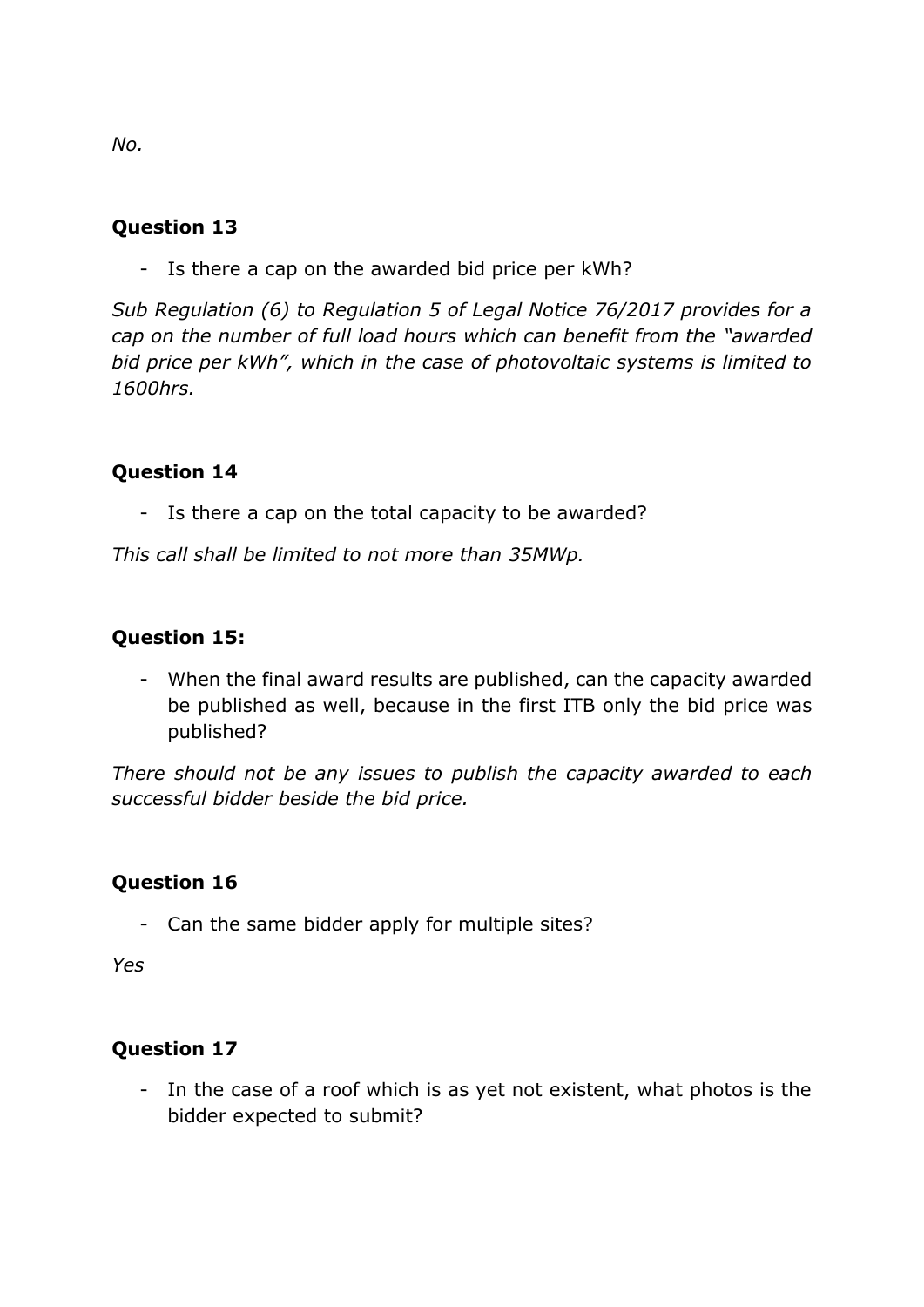*Photos of the site under construction where the PVs are being proposed should suffice, as the main reason for this request is to ensure that PVs haven't already been installed prior to the request for support.*

### **Question 18:**

- Why is it stated in the ITB that "The Ministry for Energy and Water Management reserves the right to refuse even the most advantageous offer"?

*This is a standard clause included in all national public procurement processes.*

### **Question 19**

- Can the closing date of the ITB be extended?

*The Contracting Authority reserves the right to extend the closing date of the ITB, but at this stage, it is not envisaged that there would be any such need.*

# **Question 20**

Should site plans submitted by bidders be marked?

*Yes, it is very important that the boundaries of the proposed site be clearly marked.*

# **Question 21**

- What happens if the 18-month period is extended by 6 months, but the PV system is not yet commissioned?

*The developer may still be able to connect to the grid (subject to all necessary permits), but shall not be eligible for government support towards electricity generated and exported to the grid.*

# **Question 22**